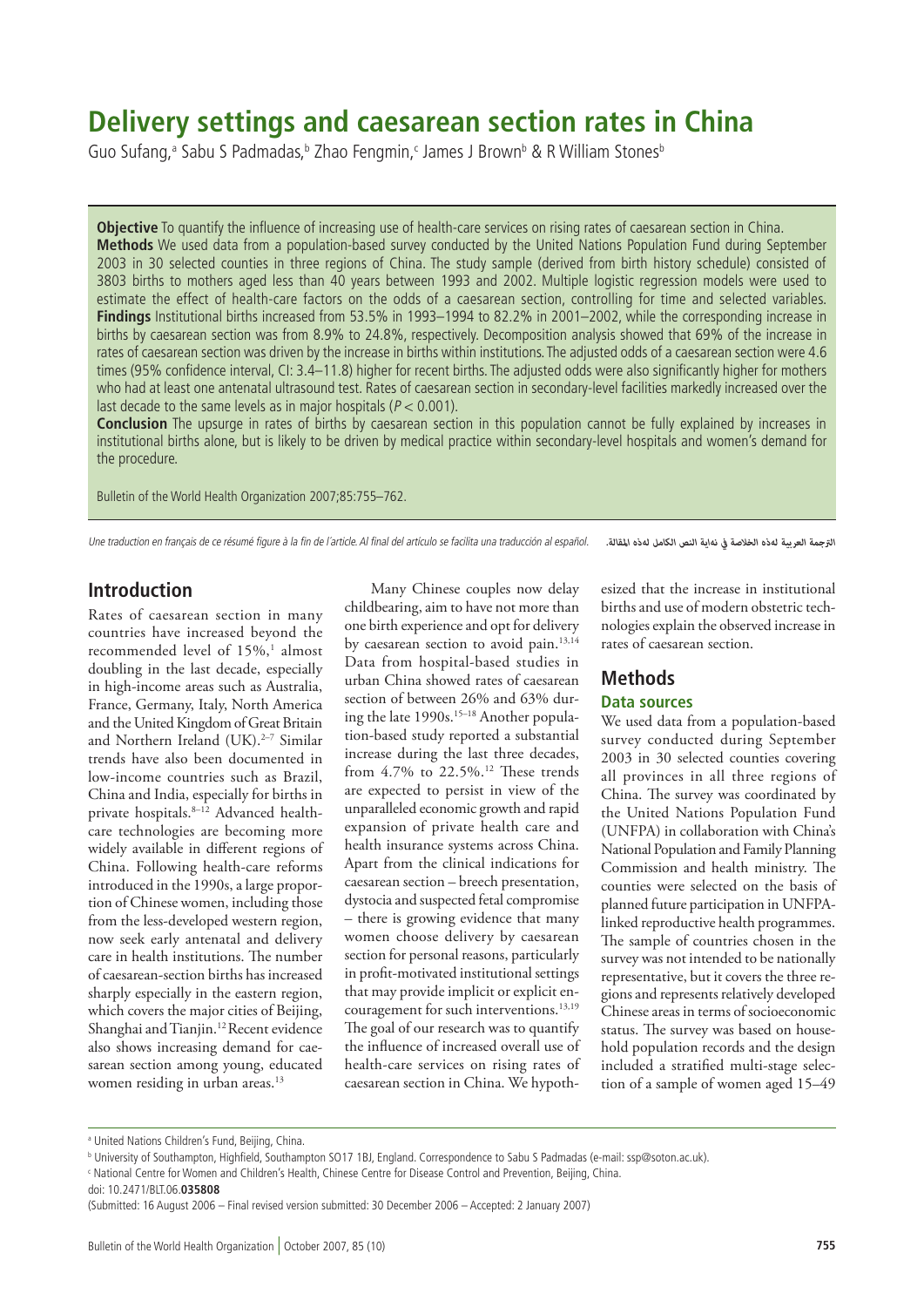## **Research Delivery settings and caesarean section rates in China Guo Sufang et al. Guo Sufang et al. Guo Sufang et al.**

years. The 30 selected counties defined a population of townships. In the first stage of the analysis, these were stratified by region (eastern, central, western) and by residence (rural or urban). Within each region, 35 townships were selected; this sample was divided between urban and rural strata proportional to the population of women aged 15–49 years, subject to a minimum urban sample of seven townships. At the second stage, four local communities were selected proportional to the population of women aged 15–49 years from each selected township. At the final stage, a systematic random sample of 20 women was selected from a list ordered by age of all women aged 15–49 years within each selected community. This led to a final sample of 8400 women aged 15–49 years from 8400 households (2800 women per region and 80 women from each of the 105 sampled townships).

The survey questionnaire contained a detailed section on birth history (the birth history schedule) that collected information on antenatal care and delivery for each pregnancy. The initial rates of participation were very high, and in the small number of cases where an interview was not obtained, the respondent was replaced by another respondent of the same age. Of 8400 women, 7432 were married at the time of the survey. In the birth history schedule, detailed information was recorded for 11 315 births that occurred between 1971 and 2003. However, for the analysis we considered 3814 births that took place between 1993 and 2002. Additionally, we selected only mothers whose age at delivery was less than 40 years. This age restriction ensured that the cross-sectional sample of mothers aged 15–49 years at the time of the survey properly represented births over a 10-year period. The final selected sample for analysis included 3803 births that took place between 1993 and 2002 among 2829 mothers aged 15–39 years. Nearly 82% of mothers in the selected sample reported having received antenatal care. The proportion of institutional deliveries among the selected sample was 66.2% (*n* = 3803). Preliminary scrutiny of the data indicated that women from the eastern region, those who lived in urban areas, those who received education to senior high school level or above and those employed in the service or profes-

sional sectors were more likely to opt for an institutional delivery. For the detailed analysis, we considered only the 2516 births to 2267 mothers that took place in health-care institutions. Of these 2267 mothers, 89.3% gave birth to one child between 1993 and 2002, 10.4% had two children and less than 1% had three or more children.

Mothers were asked if their deliveries were vaginal or by caesarean section. We consider misreporting to be unlikely as a source of bias, as mothers were not likely to report a normal vaginal birth as a caesarean or vice versa. Those who had a caesarean delivery were also asked whether they had requested the procedure. The individual data were in anonymous format for analysis and ethical approval was not required.

# **Statistical analysis**

Data were weighted to calculate the crude prevalence of caesarean birth – the difference in proportions between weighted and unweighted data was trivial. Binary logistic regression analysis was used to examine the effect of health-care variables on the odds of a caesarean birth. The dependent

| Table 1. Trends in caesarean births and institutional births by year and region, 1993–2002 |  |  |  |  |
|--------------------------------------------------------------------------------------------|--|--|--|--|
|--------------------------------------------------------------------------------------------|--|--|--|--|

| <b>Region</b> | Births by caesarean and/or in<br><i>institution<sup>a</sup></i> | <b>Year of birth</b> |           |           |           |           |      |
|---------------|-----------------------------------------------------------------|----------------------|-----------|-----------|-----------|-----------|------|
|               |                                                                 | 1993-1994            | 1995-1996 | 1997-1998 | 1999-2000 | 2001-2002 |      |
| East          | Number of births                                                | 242                  | 255       | 194       | 193       | 233       | 1117 |
|               | Overall CS <sup>b</sup> (%)                                     | 7.3                  | 10.1      | 15.5      | 19.3      | 24.7      | 15.1 |
|               | Institutional births (%)                                        | 65.7                 | 74.1      | 76.3      | 89.2      | 89.3      | 78.4 |
|               | CS within institution (%)                                       | 11.2                 | 13.6      | 20.4      | 21.6      | 27.8      | 19.3 |
| Central       | Number of births                                                | 272                  | 227       | 236       | 238       | 242       | 1215 |
|               | Overall CS <sup>b</sup> (%)                                     | 3.2                  | 3.3       | 8.2       | 14.0      | 23.5      | 10.3 |
|               | Institutional births (%)                                        | 57.2                 | 57.8      | 71.2      | 85.6      | 83.6      | 70.9 |
|               | CS within institution (%)                                       | 5.6                  | 5.7       | 11.5      | 16.4      | 28.1      | 14.6 |
| West          | Number of births                                                | 372                  | 308       | 318       | 232       | 241       | 1471 |
|               | Overall CS <sup>b</sup> (%)                                     | 3.9                  | 6.4       | 3.6       | 9.9       | 12.5      | 6.7  |
|               | Institutional births (%)                                        | 41.7                 | 45.8      | 50.3      | 57.4      | 73.2      | 52.1 |
|               | CS within institution (%)                                       | 8.8                  | 14.1      | 7.1       | 17.2      | 17.2      | 12.8 |
| All regions   | Number of births                                                | 886                  | 790       | 748       | 663       | 716       | 3803 |
|               | Overall $CS^b$ (%)                                              | 4.9                  | 6.9       | 8.3       | 14.4      | 20.4      | 10.6 |
|               | Institutional births (%)                                        | 53.5                 | 59.2      | 64.1      | 77.2      | 82.2      | 66.3 |
|               | CS within institution (%)                                       | 8.9                  | 11.7      | 13.0      | 18.6      | 24.8      | 15.9 |

CS, caesarean section.

a The percentages shown are based on weighted data controlling for mothers aged less than 40 years at delivery.

**b** Population-level estimates.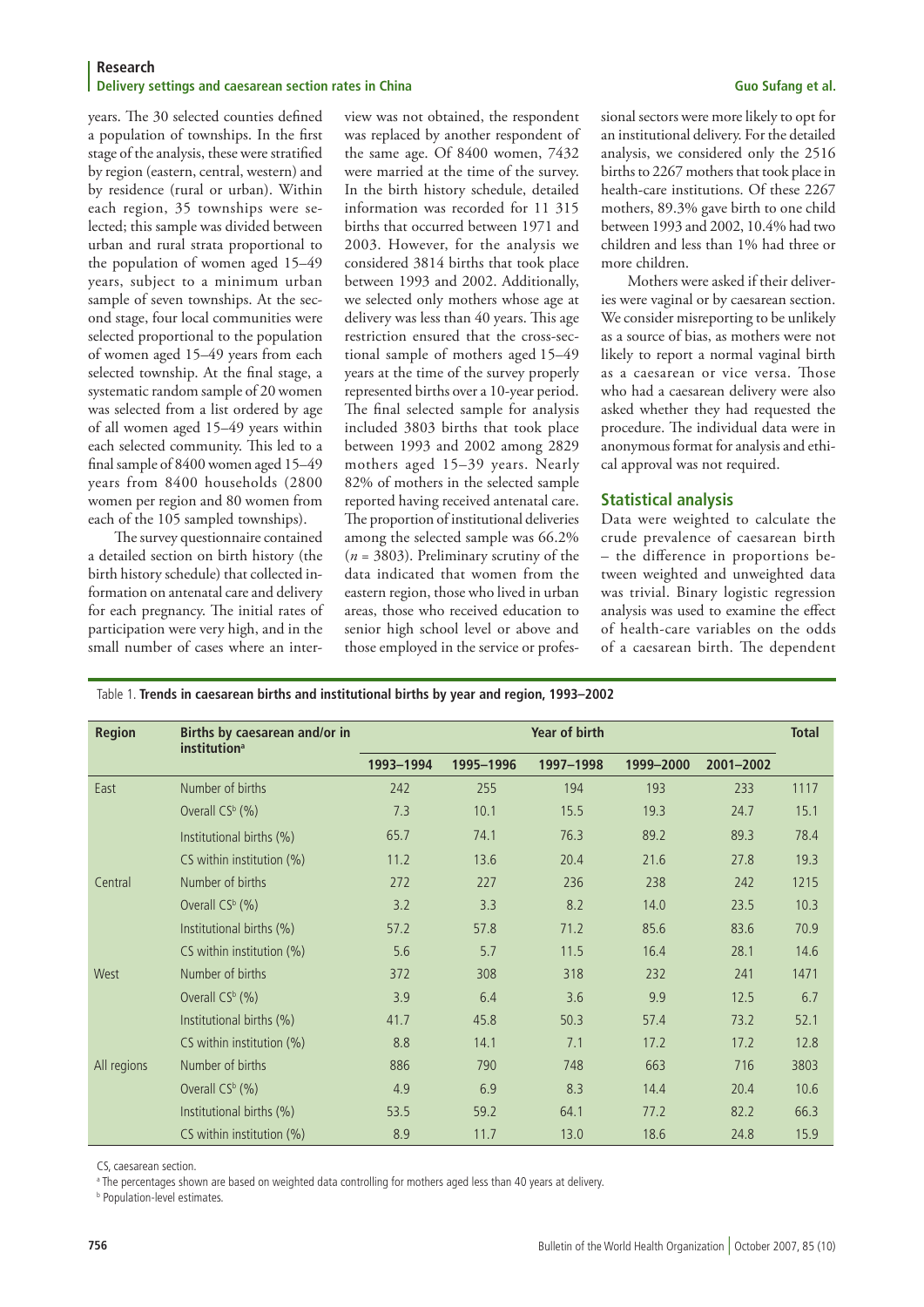variable in the regression was mode of institutional delivery (caesarean section coded as indicator category and vaginal birth coded as reference category). The health-care variables considered in the statistical analysis included use of antenatal care and associated specific components of care received during pregnancy. These included ultrasound scanning, measurement of blood pressure, abdominal examination, and clinical tests of liver function, haemoglobin and urine. Other control variables in the analysis included year of birth to control for period effects, mother's place and region of residence, age at birth, family size, education and occupation. We did not consider the mode of delivery for a previous birth as a control variable since the sample consisted predominantly of prima paras. The variables included in the regression model were screened for problems of multi-collinearity, and variables that were highly correlated with each other were excluded from the model. Additionally, we applied decomposition methods to differentiate the relative contribution of the underlying trends in institutional births to the increase in rates of caesarean section.<sup>20</sup> Decomposition techniques incorporate interactive effects between the compositional changes in the variables and explain whether an increase over time in institutional births contributes to an increase in caesarean births.

# **Results**

The overall population-level estimate of rates of caesarean section increased in a linear manner from 4.9% in 1993–1994 to 20.4% in 2001–2002 (Table 1). Rates of institutional delivery during these periods were 53.5% and 82.2%, respectively. Within institutional settings, rates of caesarean section increased linearly from 8.9% in 1993–1994 to 24.8% in 2001–2002. Had rates of caesarean section within institutions remained constant at the level of 8.9% observed in 1993–1994, the overall rate of caesarean section would have risen only to 7.3% during 2001–2002 (Fig. 1). Conversely, had the proportion of births that took place in institutional settings remained constant at 53.5%, rates of caesarean section would have increased to only 13% during 2001–2002. The decomposition analyses suggest that 69.0% of the increase in rates of caesarean section was driven by the increase in births within institutions; the increase was particularly notable in the central (78.0%) and eastern (73.7%) regions (results not shown

separately). The relative contribution of the underlying trends in institutional births to the increase in deliveries by caesarean was 54.1% in the western region; this indicates that more than 40% of the increase seen in the western region was attributable to factors other than the increase in institutional deliveries. The western region is relatively less developed than other regions, in which large-scale poverty alleviation and maternal and child mortality reduction programmes have been in place since 1999.<sup>21,22</sup>

The trends in rates of caesarean section were further established using regression analysis (Table 2). After controlling for selected health-care, demographic and social factors, the results showed that the odds of an institutional birth during 1999–2002 being by caesarean section were 4.6 times (95% confidence interval, CI: 2.8–7.7) greater when compared with that during 1993–1994 (*P <* 0.001). The use of ultrasound scanning at least once during the pregnancy had a significant effect on the odds of having a caesarean section; the odds for a caesarean section were 1.6 times greater for women who received antenatal care with at least one ultrasound scan than for those who had received antenatal care with no ultrasound

#### Fig. 1. **Rates of birth by caesarean section: trends attributed to levels of institutional births and use of caesarean section within institutions, 1993–2002a**



a Data shown are controlled for respondents (mothers) aged 40 years at the time of delivery and are based on decomposition analysis.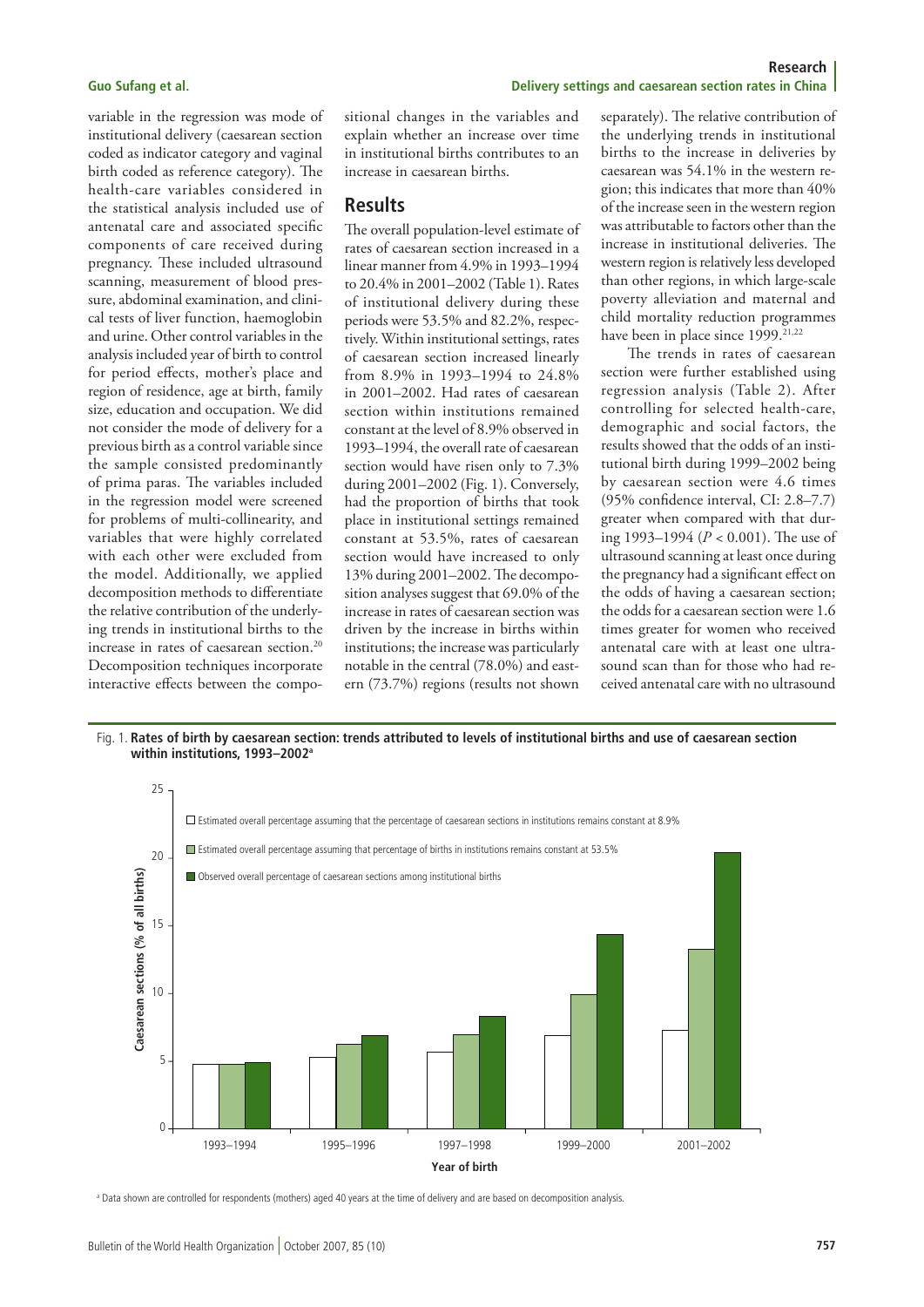scan. However, mothers who had had no formal antenatal care but who gave birth in a health-care institution were significantly more likely to have undergone a caesarean section. A higher proportion of mothers who gave birth in general hospitals and family planning hospitals at the county level had caesarean sections compared with those who delivered in smaller hospitals, such as township general and family planning hospitals. The county-level hospitals usually cater to a larger population, including referral cases from township-level and other hospitals within a township. The odds of a caesarean delivery were about 2.6 times higher in a maternal and child health (MCH) hospital at the county level than in other small township-level hospitals (*P <*  0.001). All control variables except parity and place of residence were statistically significant in the regression. The odds of a caesarean section were significantly higher for mothers with only one child when compared to those with more than one birth. About 75% of women who had a caesarean birth had only one child at the time of survey.

We examined the possibility that there was an interaction effect between place of delivery and year of birth. For reasons of adequate sample size within each category, we merged the big hospitals (general and county-level family planning hospitals) to create the indicator category, and merged other hospitals including MCH hospitals for the reference category. The interaction effect was statistically highly significant. The results showed that the odds of a recent birth being by caesarean section was nearly 60% greater in smaller hospitals when compared with larger hospitals where the levels of caesarean section were already very high. The rise in rates of caesarean section in the township-level and MCH hospitals relative to other larger hospitals is illustrated in terms of adjusted predicted probabilities (Fig. 2). In MCH hospitals, the rate of caesarean section increased from 8.2% during 1993–94 to 29.3% during 2001–02, almost equalling that in the major family planning and general hospitals at the county level.

In the survey, women were asked whether they had requested a caesarean delivery. Among those who had a birth during 2001–2002, 50.7% responded in the affirmative; this compares with an overall figure of 44.7% for the decade preceding the survey. Mothers who resided in urban areas and the western

Table 2. **Likelihood of having a delivery by caesarean section within an institution for 2516 mothers aged less than 40 years**

| <b>Characteristics</b>                                                                     | <b>Unadjusted</b><br>proportions | Adjusted <sup>a</sup> odds ratios P-value<br>(95% confidence<br>interval) |       |
|--------------------------------------------------------------------------------------------|----------------------------------|---------------------------------------------------------------------------|-------|
| Year of birth                                                                              |                                  |                                                                           |       |
| 1993-1994 (reference category)                                                             | 8.9                              | 1.0                                                                       |       |
| 1995-1996                                                                                  | 11.6                             | $1.4(0.9 - 2.2)$                                                          | 0.155 |
| 1997-1998                                                                                  | 12.9                             | $1.4(0.9 - 2.2)$                                                          | 0.109 |
| 1999-2000                                                                                  | 18.8                             | $3.5(2.1 - 6.0)$                                                          | 0.000 |
| $2001 - 2002$                                                                              | 25.3                             | $4.6(2.8 - 7.7)$                                                          | 0.000 |
| ANC components <sup>b</sup>                                                                |                                  |                                                                           |       |
| At least one ANC component and<br>ultrasound                                               | 14.2                             | 1.0                                                                       |       |
| All selected ANC components and<br>ultrasound                                              | 25.2                             | $1.4(1.1-1.9)$                                                            | 0.010 |
| At least one ANC component and no<br>ultrasound                                            | 7.1                              | $0.6(0.4-1.1)$                                                            | 0.092 |
| Had ANC only at time of delivery                                                           | 13.0                             | $1.2(0.8-1.9)$                                                            | 0.431 |
| <b>Place of delivery</b>                                                                   |                                  |                                                                           |       |
| Other <sup>c</sup>                                                                         | 7.2                              | 1.0                                                                       |       |
| General hospital                                                                           | 24.2                             | $5.9(3.8-9.0)$                                                            | 0.000 |
| Maternal and child health hospital                                                         | 19.7                             | $2.6(1.8-3.7)$                                                            | 0.000 |
| County family planning hospital                                                            | 22.1                             | $6.5(3.2-13.1)$                                                           | 0.000 |
| General hospital, or county family<br>planning hospital and birth between<br>1999 and 2002 | 29.3                             | $0.4(0.3-0.7)$                                                            | 0.000 |
| Constant                                                                                   | <b>NA</b>                        | $-6.663$                                                                  | 0.000 |
| -2 log-likelihood                                                                          | <b>NA</b>                        | 1911                                                                      |       |

ANC, antenatal care clinic; NA, not applicable.

a Adjusted for maternal age, family size, occupation and region of residence of mother.

<sup>b</sup> Antenatal care includes measurement of weight, tests on blood, urine and of liver function, abdominal examinations and test for hypertension.

**Carageral Timers** includes private clinics and township general and family planning hospitals.

region, those who had senior high school education and above, and those employed in professional and service sectors were more likely to respond in the affirmative to this question (results not shown separately).

# **Discussion**

The increase in rates of caesarean delivery observed over time in our study population was not fully explained by the increase in the rates of institutional birth alone. Instead, they were likely to be driven by the twin pressures of obstetricians favouring recourse to caesarean delivery and women's demand for the procedure. The analysis demonstrated that use of antenatal care, especially

ultrasound scanning, was also associated with a greater likelihood of caesarean delivery. The availability and widespread use of ultrasound scanning indicates the extent of use (medicalization) of antenatal care services by women in the study area and could be either a marker for a type of patient who prefers medical intervention, or a marker for a type of medical behaviour whereby doctors might be inclined to offer both scanning and caesarean delivery. There were considerable differences between types of hospital: rates increased over the decade in the large general hospitals, but this increase was from a high baseline. Secondary-level hospitals started from a low baseline but increased their rates of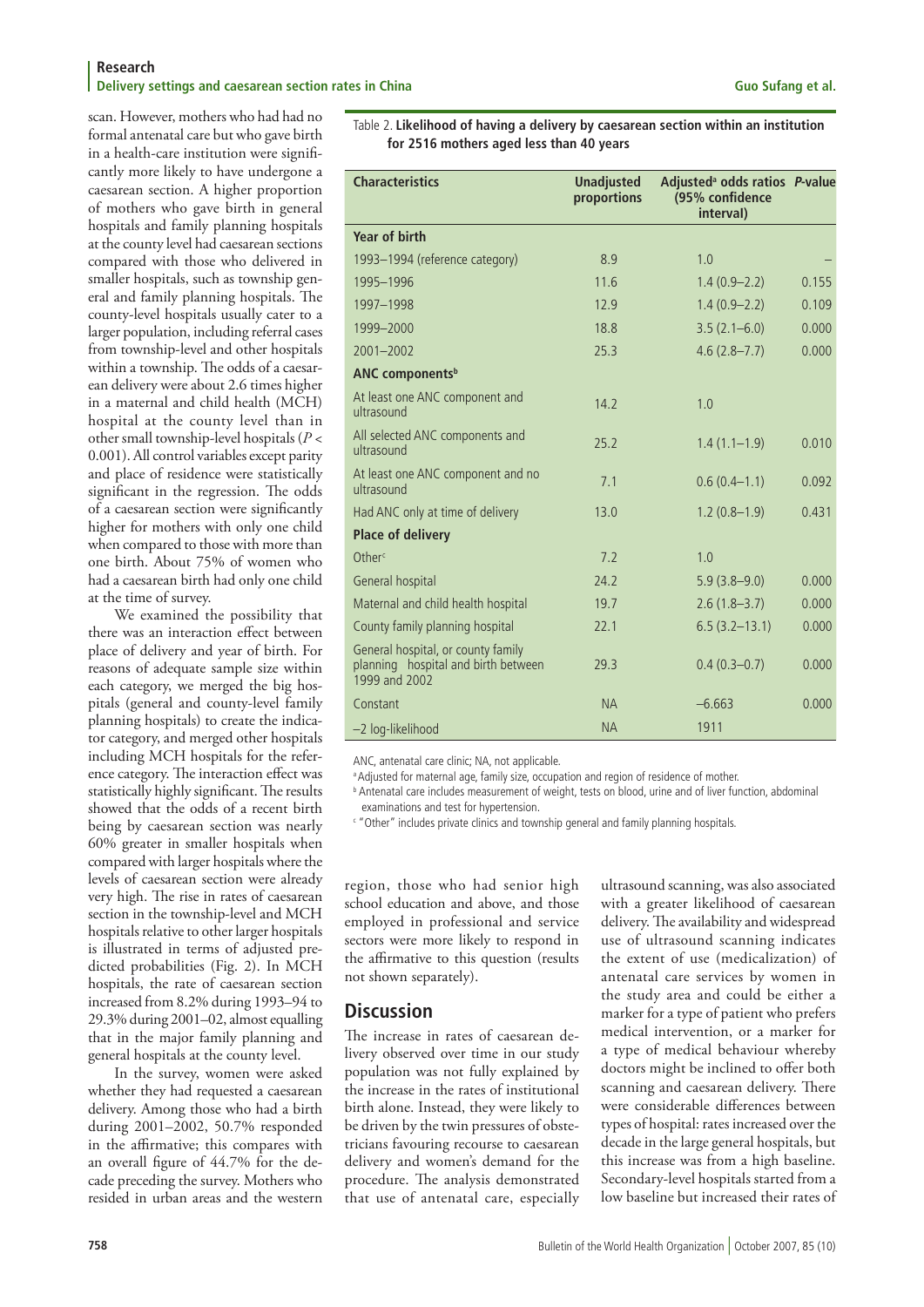

#### Fig. 2. **Increase in predicted probability of caesarean section, by type of health institution, 1993–2002a**

FPH, family planning hospital; MCH, maternal and child health hospital.

a The predicted probabilities shown are adjusted for health-care, demographic and social variables.

**b** "Other" includes township hospitals, township family planning hospitals and private clinics.

caesarean section substantially towards the end of the decade, reaching the same level as the major hospitals. A similar trend was evident in other health facilities, such as small township-level family planning hospitals and private clinics.

The data were obtained from a population sample stratified by place of residence, accounting for variations in socioeconomic conditions currently prevalent in China. The findings reported directly apply to the selected counties in the survey, which give a wide geographic coverage of the country. However, the results cannot be generalized to the whole country owing to the purposive selection of the project counties. Specific health-service interventions to strengthen maternal and other reproductive health-care provisions have been initiated in these counties; it is possible that a different pattern of associations with caesarean delivery would have been observed in other areas. The survey enquired whether women had expressed a preference for caesarean delivery. This was a single item in the questionnaire that did not allow for elaboration to give the full picture of the decision-making process between doctors and patients, for which in-depth studies would be required.23 We were not able to determine whether medical indications for caesarean section were present.

The present findings are consistent with the national pattern of a steady increase in caesarean sections in China,

a country where health-care services are undergoing rapid expansion and modernization. Within the limitations discussed above, our data show a huge demand for the procedure across urban and rural areas of China in the context of the overall acceptance of the "onechild norm".24 The finding that women with only one child were more likely to undergo a caesarean section may reflect women's perceptions regarding the efficacy of the procedure as a means to ensure newborn survival and to avert the risks of birth complications or stillbirth. Consistent with our findings, a cohort study showed that women are increasingly inclined to opt for delivery by caesarean for non-medical reasons such as fear of labour pain, concerns about date or time of birth that are traditionally believed to be auspicious and the belief that delivery by caesarean ensures protection of the baby's brain.<sup>13</sup>

Aside from the medical benefits and risks of caesarean delivery for individual women, an important consideration is the economic impact of this new trend. Data gathered during evaluation activities in one of the study areas in 2005 indicated that the cost of caesarean delivery is approximately 2000–3000 Chinese yuan (approximately US\$ 262–394) in rural areas. This includes the cost of the actual delivery, a 1-week hospital stay, food and transportation. The corresponding costs in an urban facility range from 5000 to 7000 yuan

(approximately US\$ 656–918) to more than 10 000 yuan (approximately US\$ 1312) in major hospitals in big cities. While fees are not typically paid by mothers directly to obstetricians, in the context of a diversifying health economy in which institutions benefit from increasing activity there are performance-related incentives for staff in some hospitals, depending on the number of procedures and the revenue that physicians generate for their hospitals.25 It is worth noting here that the trends in rates of caesarean section seen in the present study corresponded very closely to those at the facilities in a selected county sample where we conducted our field evaluation. Although we cannot generalize,<sup>26</sup> this observation to some extent provides reassurance as to the validity of survey estimates.

The associations between antenatal care, sonography and caesarean delivery may contain some element of self-selection; for example, women with high-risk pregnancies and identified problems are presumably more likely to be advised to have more consultations and investigations such as ultrasound. On the other hand, it is possible that increased use of antenatal services leads to increased medicalization of the pregnancy, including a greater openness to caesarean delivery. Overall, routine sonography in late pregnancy has not been shown to improve perinatal mortality $27$  and there is limited sensitivity and specificity for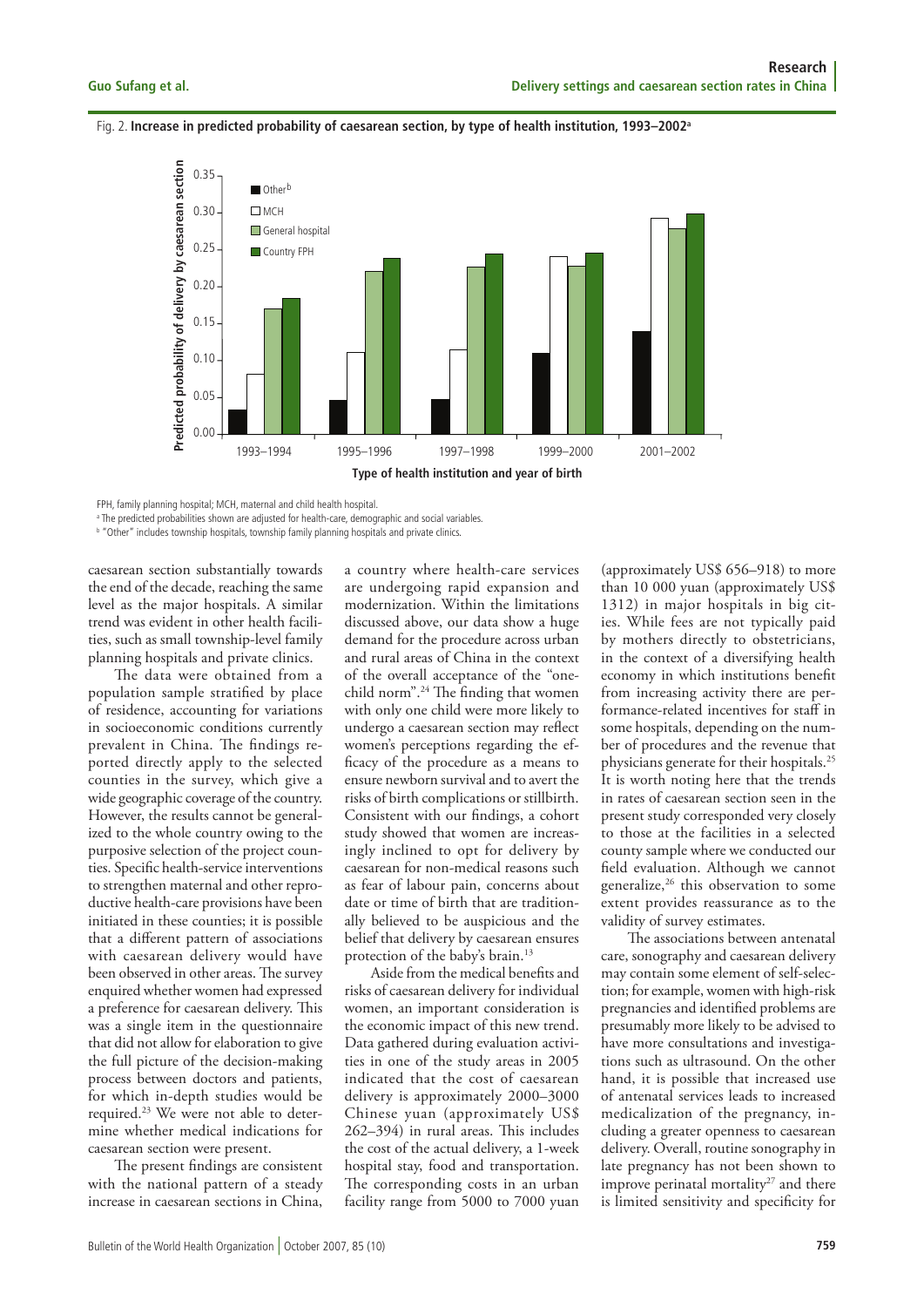the detection of fetal problems such as intrauterine growth restriction. Further research to disentangle clinical factors from maternal demand is required but is problematic. Even when considering clinical factors and risk for caesarean delivery in large cohorts, such as that of the Avon Longitudinal Study of Parents and Children (ALSPAC) study in England,28 it is impossible to avoid the effect of physician preference in the face of specific clinical circumstances.

The structural changes in public health systems could partially explain the increasing caesarean section rates. Between 1993 and 2002, the number of newly established general hospitals increased by about 11% (from 11 426 in 1993 to 12 716 in 2002), while the number of MCH hospitals increased by 2.1% until 1999 and thereafter showed a decline (from 3115 in 1993 to 3067 in 2002).29 Although the increase in the number of MCH hospitals was trivial, the number of new beds in the MCH systems increased by more than 70% between 1993 and 2002.<sup>29</sup> In comparison to the family planning health systems, which are relatively better-funded, the MCH institutions (especially in rural areas) were under pressure to generate revenue from user fees and other medical prescriptions.<sup>30,31</sup>

The rise in rates of caesarean section in China presents problems of both equity and scale. Some of the increase in demand could be financed by patients, and might have taken place in new or expanded private hospitals particularly during 1990–2002, when the contribution of public funding to local public health revenues declined by almost twofifths.25,32,33 However, current models of community-based health insurance that typically involve low premiums but high payments at the time of use have tended to benefit wealthier urban households more than poorer rural households.<sup>34</sup> Despite a rise in private or insurancebased funding, there is an inevitable additional burden on the public health system, especially on the training and deployment of obstetricians, theatre nurses and anaesthesiologists able to meet the demand for surgery. Other infrastructure such as hospital beds, operating theatres, and laboratory and transfusion services will also be placed under strain as demand increases. Given the emergence of secondary-level hospitals as major providers of caesarean section, efforts to contain the increase based on clinical review and monitoring will need to consider case mix, i.e. the complexity of cases seen. In a British study, 34% of the variance in rates of caesarean section could be ascribed to case-mix differences.35 Service frameworks and clinical guidelines are important policy instruments for containing inappropriate medical practice, and they are now receiving attention in China.<sup>36</sup> However, even where implemented, international experience shows that guidelines are not always observed by obstetricians: incomplete compliance with United States of America national guidelines on caesarean delivery for suspected fetal distress in labour was commonplace.37 Other avenues that might have the potential to contain the rise in caesarean delivery – such as

promotion of midwifery-led maternity care models and active involvement of new mothers in the development of local health services that emphasize birth as a normal process – have so far received limited attention in China.

It is imperative that health policies and programmes aimed at improving reproductive and child health should initiate efforts to systematically monitor delivery complications and trends in caesarean section in China. Qualitative and quantitative research is needed to understand the underlying reasons, factors and decision-making aspects of Chinese women, couples and physicians related to the demand and use of caesarean section. ■

**Funding:** The results reported in this study were drawn from a cross-sectional survey conducted jointly by China's National Population and Family Planning Commission and Ministry of Health on behalf of the United Nations Population Fund (UNFPA) as a part of the Fifth Country Program in China. The work by Guo Sufang and Zhao Fengmin was supported by the Chinese health ministry; Guo Sufang was affiliated with the National Centre for Women and Children's Health when this project was completed. The work by Sabu S Padmadas, James J Brown and R William Stones was supported by the United Kingdom of Great Britain and Northern Ireland Government Department for International Development through UNFPA China.

**Competing interests:** None declared.

### **Résumé**

#### **Influence du lieu où s'effectue l'accouchement sur les taux de césarienne en Chine**

**Objectif** Quantifier l'influence du recours accru aux services de santé sur les taux de césarienne en Chine.

**Méthodes** Nous avons exploité les données d'une enquête en population menée par le Fonds des Nations Unies pour la population en septembre 2003 dans 30 comtés choisis dans trois régions chinoises. L'échantillon étudié (constitué en fonction de l'historique de l'accouchement) comprenait 3803 naissances survenues chez des mères de moins de 40 ans entre 1993 et 2002. Des modèles de régression logistique multiple ont été utilisés pour estimer l'effet de facteurs liés aux soins de santé sur les probabilités d'accouchement par césarienne, les variables contrôlées incluant notamment la période de naissance.

**Résultats** La proportion des naissances en maternité est passée de 53,5 % pendant la période 1993-1994 à 82,2 % pendant la période 2001-2002, tandis que le taux de naissance par césarienne correspondant augmentait de 8,9 à 24,8 %. L'analyse par décomposition a fait apparaître que 69 % de l'accroissement

des taux de césariennes découlent de l'augmentation du taux de naissance en maternité. Les probabilités ajustées d'accouchement par césarienne étaient 4,6 fois plus élevées (intervalle de confiance à 95 %, IC : 3,4-11,8) pour les naissances récentes. Ces probabilités ajustées étaient aussi significativement supérieures pour les mères ayant subi au moins une échographie anténatale. Les taux d'accouchement par césarienne dans des établissements de soins de santé secondaire ont augmenté notablement sur la dernière décennie, jusqu'à atteindre des niveaux analogues à ceux des grands hôpitaux ( $p < 0.001$ ).

**Conclusion** Les très fortes augmentations des taux de naissance par césarienne dans la population considérée ne peuvent s'expliquer totalement par l'accroissement des taux des naissances en maternité, mais sont aussi probablement imputables aux pratiques médicales des établissements de soins de santé secondaire et à la demande des femmes.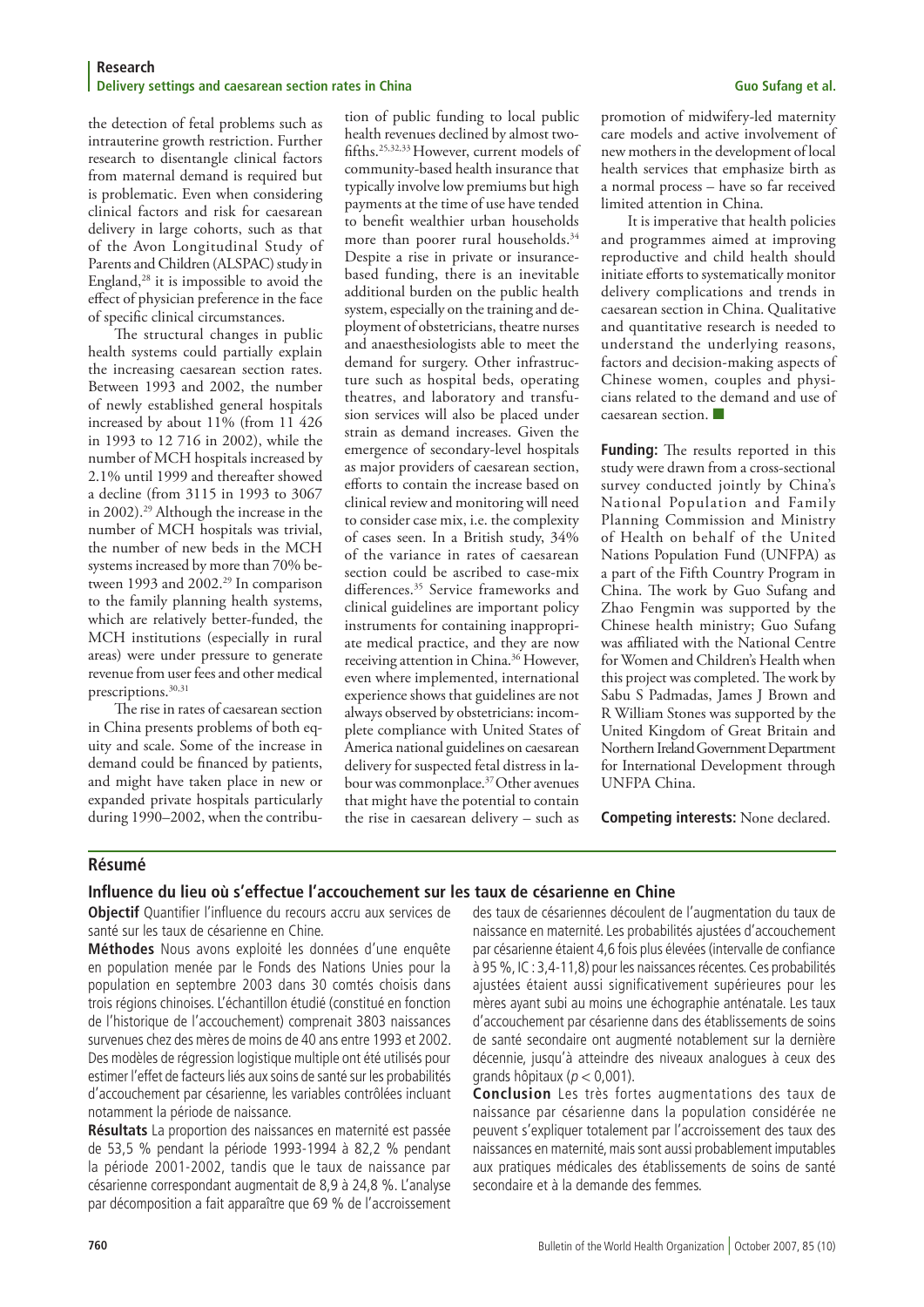#### **Resumen**

#### **Entorno de parto y tasas de cesárea en China**

**Objetivo** Cuantificar la influencia del aumento del uso de los servicios de salud en el incremento de las tasas de cesárea en China.

**Métodos** Los datos empleados proceden de una encuesta poblacional llevada a cabo por el Fondo de Población de las Naciones Unidas durante septiembre de 2003 en 30 circunscripciones de tres regiones de China. La muestra estudiada (obtenida a partir de una lista de historias genésicas) abarcaba 3803 partos de madres de menos de 40 años registrados entre 1993 y 2002. Se usaron modelos de regresión logística múltiple para calcular el efecto de diversos factores relacionados con la salud en la probabilidad de cesárea, controlando el tiempo y otras variables.

**Resultados** Los partos en instituciones aumentaron de un 53,5% en 1993-1994 al 82,2% en 2001-2002, y entre esas fechas los nacimientos por cesárea aumentaron del 8,9% al 24,8%. El análisis de descomposición mostró que el 69% del aumento de las tasas de cesárea se debió al incremento de los nacimientos en instituciones. La probabilidad ajustada de cesárea fue 4,6 veces (intervalo de confianza (IC) del 95%: 3,4-11,8) mayor para los nacimientos recientes. La probabilidad ajustada fue también significativamente mayor para las madres que se habían sometido al menos a una ecografía prenatal. Las tasas de cesárea en los establecimientos de nivel secundario aumentaron sensiblemente durante el último decenio, hasta alcanzar los mismos valores que en los hospitales principales ( $P < 0,001$ ).

**Conclusión** El repunte de las tasas de parto por cesárea en esta población no puede explicarse sólo por el aumento de los nacimientos en instituciones. Probablemente hay que tener también en cuenta la evolución del ejercicio de la medicina en los hospitales de nivel secundario y la demanda de ese procedimiento por las mujeres.

# **ملخص**

أخرى منتقاة.

# **أماكن الوالدة ومعدالت الوالدة بالجراحة القيرصية يف الصني**

ِّ اللوجستي املتعدد لتقدير تأثري عوامل الرعاية الصحية عىل احتامل إجراء الجراحة القيصرية، مع النظر بشكل مستقل إلى الفتـرة الزمنية ومتغيرات

**املوجودات**: ازدادت نسبة الوالدات يف املؤسسات الصحية من %53.5 يف الفتـرة 1993 – 1994 إىل %82.2 يف الفتـرة 2001 – ،2002 يف حني ازدادت نسبة الولادات التي تمت بالجراحة القيصرية من 8.9% في 1993 – 1994 إىل %24.8 يف 2001 – .2002 وقد بينَّ التحليل التفصييل أن %69

**الغرض:** استهدفت هذه الدراسة قياس أثر تـزايد االستفادة من خدمات الرعاية الصحية على تـزايد معدلات إجراء الجراحة القيصرية في الصن. **الطريقة:** استخدمنا يف هذه الدراسة بيانات مستمدة من املسح السكاين الذي أجراه صندوق األمم املتحدة للسكان يف أيلول/سبتمرب 2003 يف 30 بلداً منتقاة من ثلاث مناطق في الصين. وقد تكوَّنت عيِّنة الدراسة المأخوذة من سجلات تاريخ الولادات من 3803 ولادات لأمهات تقل أعمارهن عن <sup>40</sup> عاما،ً وذلك يف املدة من 1993 إىل <sup>2002</sup> ُ . واستخدمت مناذج التحوف من الزيادة في معدلات الولادة القيصرية نتجت عن ازدياد الولادات التي َّ متت داخل املؤسسات. وكانت األرجحية املصححة إلجراء الوالدة القيرصية أعلى بنسبة 4.6 أضعاف في الولادات التي مّت حديثاً (عند فاصلة ثقة 95%، إذْ تـراوحت القيم من 3.4 إلى 11.8). كما كانت الأرجحية المصحَّحة أعلى بدرجة مهمة إحصائياً لدى الأمهات اللاتي أُجري لهنِ اختبار واحد على الأقل باملوجات الفائقة الصوت قبل الوالدة. ولوحظ أيضاً تـزايد واضح يف معدالت

الولادة بالجراحة القيصرية في مرافق المستوى الثانوي خلال العقد الأخير، إذْ وصلت إلى نفس المستويات التي لوحظت في المستشفيات الرئيسية (قيمة الاحتمال P < 0.001).

ا**لاستنتاج**: إن الارتفاع المفاجئ في معدلات الولادة بالجراحة القيصرية في هذه ُ املجموعة السكانية ال ميكن أن يعزى بشكل كامل إىل الزيادة يف معدالت الولادة في المؤسسات، وإنما يُعزى على الأرجح إلى طبيعة الممارسة الطبية داخل مستشفيات املستوى الثانوي وإىل إقبال النساء عىل الوالدة بالجراحة القيصرية.

## **References**

- 1. World Health Organization. Appropriate technology for birth. Lancet 1985;2:436-7.
- 2. Black C, Kaye JA, Jick H. Cesarean delivery in the United Kingdom: time trends in the general practice research database Obstet Gynecol 2005;106:151-5.
- 3. Laws, PJ, Sullivan EA. Australia's mothers and babies 2002. Perinatal Statistics Series No. 15. Sydney: National Perinatal Statistics Unit; 2004.
- 4. Tranquilli AL, Giannubilo SR. Cesarean delivery on maternal request in Italy. Int J Gynaecol Obstet 2004;84:169-70.
- 5. Caesarean sections. Postnote No. 184. London: Parliamentary Office of Science and Technology; 2002. Available from: http://www.parliament. uk/post/pn184.pdf.
- 6. Dobson R. Caesarean section rate in England and Wales hits 21%. BMJ 2001;323:951.
- 7. Flamm BL. Cesarean section: a worldwide epidemic? Birth 2000;27:139
- 8. Murray SF. Relation between private health insurance and high rates of caesarean section in Chile: qualitative and quantitative study. BMJ 2000;321:1501-5.
- 9. Potter JE, Berquó E, Perpétuo IHO, Leal OF, Hopkins K, Souza MR, et al. Unwanted caesarean sections among public and private patients in Brazil: prospective study. BMJ 2001;323:1155-8.
- 10. Padmadas SS, Kumar S, Nair SB, Kumari A. Caesarean section delivery in Kerala, India: evidence from a National Family Health Survey. Soc Sci Med 2000;51:511-21.
- 11. Belizán JM, Athabe F, Barros FC, Alexandar S. Rates and implications of caesarean sections in Latin America: ecological study. BMJ 1999;319:1397- 402.
- 12. Cai WW, Marks JS, Chen CHC, Zhuang YX, Morris L, Harris JR. Increased cesarean section rates and emerging patterns of health insurance in Shanghai, China. Am J Public Health 1998;88:777-80.
- 13. Lei H, Wen SW, Walker M. Determinants of caesarean delivery among women hospitalized for childbirth in a remote population in China. J Obstet Gynaecol Can 2003;25:937-43.
- 14. Lee LY, Holroyd E, Ng CY. Exploring factors influencing Chinese women´s decision to have elective caesarean surgery. Midwifery 2001;17:314-22.
- 15. Feng L, Yue Y. Analysis on the 45-year caesarean section rate and its social factors. Med Soc 2002;15:14-6.